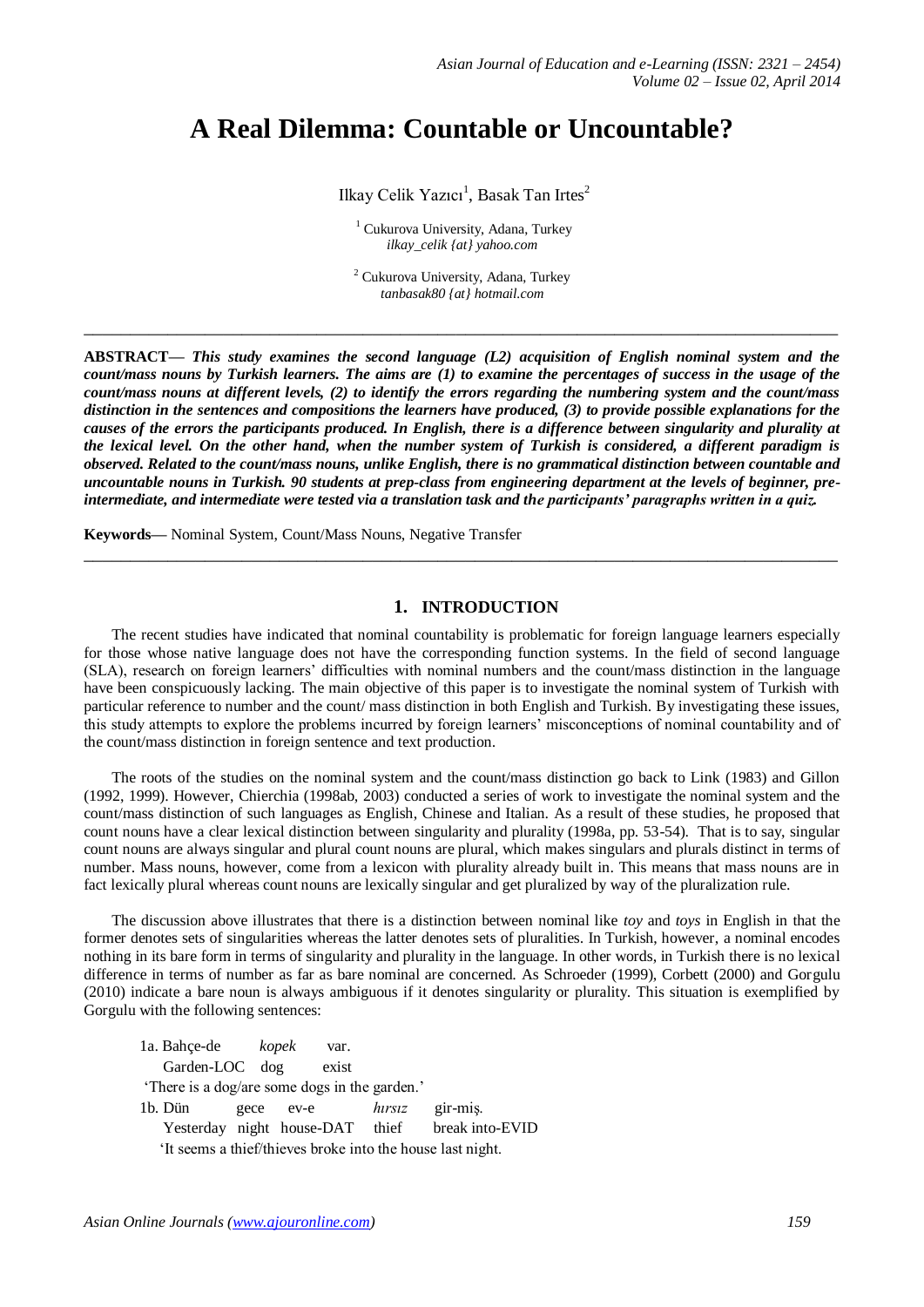Gorgulu (2010) explains the ambiguity in the sentences above as in the following way:

What is interesting is that the sentence (1a) is true if there is only one dog in the garden. It is also true if there is more than one dog in the garden. In other words, the bare noun *kopek* 'dog' does not give information about the number of the dogs in question. Similarly, the sentence in (1b) can be uttered if there is only one thief or more than one thief that broke into the house. This should be taken as showing that bare nouns are in fact *number-neutral* in Turkish. In other words, a bare nominal does not encode anything in terms of singularity and plurality of an entity in question. (p.5)

In contrast to bare nominals, a noun which is derived from its singular counterpart through plural formation denotes only sets of pluralities. That is to say, while the bare noun *kitap* 'book' denotes sets of singularities plus sets of pluralities, a noun with plural marking *–LAR* such as *kitap-LAR* 'books' is obligatory interpreted as denoting plural entities as shown in the sentences (2a) and (2b).

- 2 a. Masa-da *kitap* var. table-LOC book exist 'There is a book/are books on the table.'
- 2b. Masa-da *kitap-lar* var. table-LOC book-PL exist 'There are books on the table.'

In (2a), the number of the books on the table is not specified in the sentence. The structure in (2a) is true if there is one book or more than one on the table as the number is neutral in the extension of the noun *kitap.* In contrast to this, the sentence in (2b) is true only in those instances where a plurality of books has been on the table. In order to make a clear-cut distinction with respect to number in a given structure, the noun co-occurs with the indefinite determiner *bir* 'one' which is in fact a numeral. For instance:

3 a. Masa-da *bir* kitap var. table-LOC one book exist 'There is a book on the table.'

When the sentences (2a) and (3a) are examined, it is clearly seen that the difference between (2a) and (3a) is that in (3a) the noun is not in its bare form and takes a numeral, which always denotes singular entities. As a result, the noun is interpreted as singular only. On the other hand, unlike their English counterparts, nouns in Turkish do not take plural marking when modified by numerals greater than one such as *iki* 'two', *beş* 'five', and *on* 'ten'. In fact, the co-occurance of the noun with the plural suffix is considered ungrammatical. This contrast is exemplified with the following sentences below:

4 a. Masa-da *iki / beş / on* kitap var. table-LOC two / five / ten book exist 'There are two / five / ten books on the table.' 4 b. \*Masa-da *iki / beş / on* kitap-lar var. table-LOC two / five / ten book-PL exist 'There are two / five / ten books on the table.'

As Corbett (2000) argues that there is a difference between singularity and plurality at the lexical level in English. On the other hand, when the number system of Turkish is considered, a different paradigm is observed. The difference is clear in Table 1 below.

| - WOIV II IIIV IVPLVDVVIIVVIOII OI IIVIIIOVI III IVIIIDDII VIIV IIII <sub>M</sub> IIDII |               |                   |                    |  |
|-----------------------------------------------------------------------------------------|---------------|-------------------|--------------------|--|
| <b>English</b>                                                                          |               | Turkish           |                    |  |
| <b>Singular</b>                                                                         | <b>Plural</b> | Singular / Plural | <b>Plural</b>      |  |
| table                                                                                   | table-s       | masa 'table'      | masa-lar 'tables'  |  |
| car                                                                                     | car-s         | ağaç 'tree'       | ağaç-lar 'trees'   |  |
| man                                                                                     | men           | insan 'person'    | insan/lar 'people' |  |
| child                                                                                   | child-ren     | kedi 'cat'        | kedi-ler 'cats'    |  |
|                                                                                         |               |                   | (0, 1, 0.10)       |  |

Table 1. The representation of number in Turkish and English

(Gorgulu, 2010)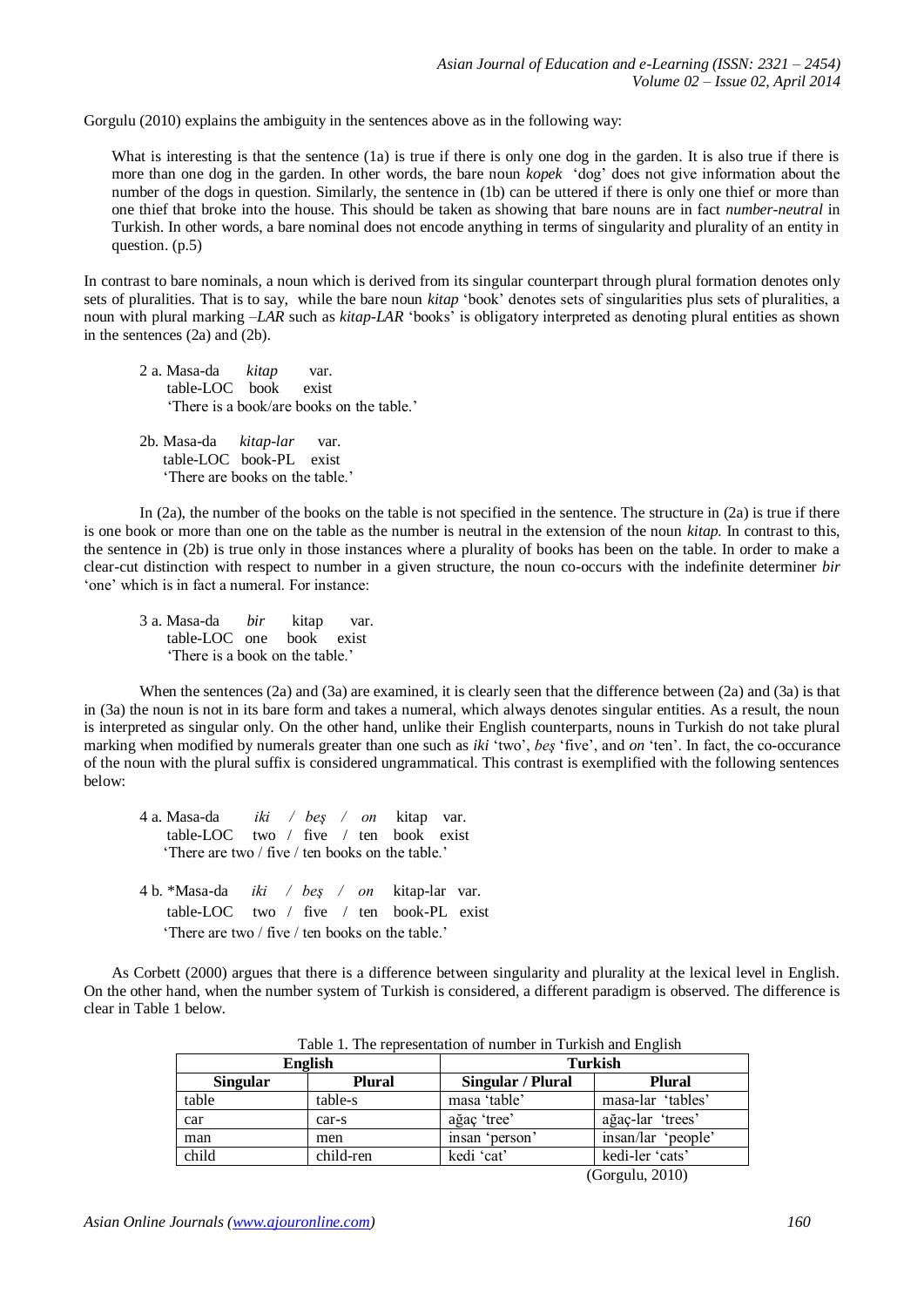Table 1 illustrates that the difference between *table* and *tables* is number-related. *Table* is taken to be singular while *tables* is plural. That is, different forms encode the difference in terms of number and make a clear-cut singular/plural distinction in the language. However, when the mechanism in Turkish is considered, Table 1 shows that the number distinction between singulars and plurals is not so clear-cut.

Another claim of this paper is concerned with the count/mass distinction in the language. In English, nouns are categorized into several groups according to certain criteria. Among such classifications is the division of count nouns and mass nouns. While count nouns have such features as plural forms and ability to take the indefinite article a/an, noncount nouns are generally considered to be simply the opposite. In English, there is also another group of nouns which are used as both countable and uncountable according to the context they are used in. However, in the present study the nouns which are considered as mass nouns cannot be used with the plural marker. For instance, mass nouns like 'meat, snow, rice, information' do not co-occur with the plural marker in the language.

On the other hand, it has been previously claimed in the literature that there is no grammatical distinction with respect to count/mass in Turkish (Göksel and Kerslake, 2005; Kayadelen, 2007). In other words, in Turkish almost any noun, regardless of whether it is count or mass can appear with the plural marker in the language. For instance:

5 a. Arda dergi-ler oku-du. Arda magazine-PL read-PAST 'Arda read magazines.'

5 b. Mağaza-da çok güzel takılar var. shop-LOC very good jewelry-PL exist \*There are very good jewelries in the shop.'

When the sentences (5a) and (5b) are analyzed, it is seen that there is no grammatical distinction between countable and uncountable nouns in Turkish since the plural suffix (-lAr) can appear with the noun in the language. The countable noun *dergi* 'magazine' takes a plural suffix *–lEr.* Here, the vowel of the plural suffix is subject to vowel harmony that appears as either *–ler* or *–lar*. Similarly, in (5b) a mass noun *takı* 'jewellry'co-occurs with the plural suffix *–lAr*. Although the sentence (5b) is grammatical in Turkish, its counterpart in English is considered ungrammatical.

As a result of the differences between English and Turkish mentioned above, Turkish learners constantly show uncertainty regarding the concept of countability and find it hard to identify whether a noun is countable or whether it takes a plural marker. Native speakers may be unaware of judging the countability of a noun, but foreign learners likeTurkish learners have to memorize the corresponding grammar rules in this respect and use them consciously to maintain accuracy and fluency in their writing. For example, 'experience, information, advice' are uncountable in English, but countable in Turkish. So it is common for Turkish learners to write sentences like 'I love your *furnitures*' or 'She needs a lot of *informations* about this topic.'

Therefore, the purpose of this study is (1) to identify the errors regarding the numbering system and the count/mass distinction in the sentences and compositions the learners have produced, (2) to provide possible explanations for the causes of those errors, (3) to identify the role of the first language in the L2 acquisition of the count/mass distinction.

## **2. METHOD**

## *2.1Participants*

 This study covers 90 freshmen students who are registered at Foreign Language Education Center (YADYO) at Çukurova University and they were all learning English at different levels: 30 beginner (L1), 30 pre-intermediate (L2), and 30 intermediate (L3). They were all from engineering department. Since engineering departments use English as the language of instruction, students were required to study English intensively for one academic year with a workload of twenty four hours a week before starting their degree programs.

#### *2.2 Material*

 The instruments used as research tools in this study were a translation task and the participants' paragraphs written in a quiz. The translation task consisted of 20 Turkish sentences which include countable and uncountable nouns. The participants were asked to translate the given Turkish sentences into English.

The second instrument used in this study was the participants' paragraphs written in a quiz. The participants' paragraphs were used for the examination of the participants' errors while using countable and uncountable nouns in sentences and the discussion of the sources of these errors. Identifying the participants' errors is not an easy task for a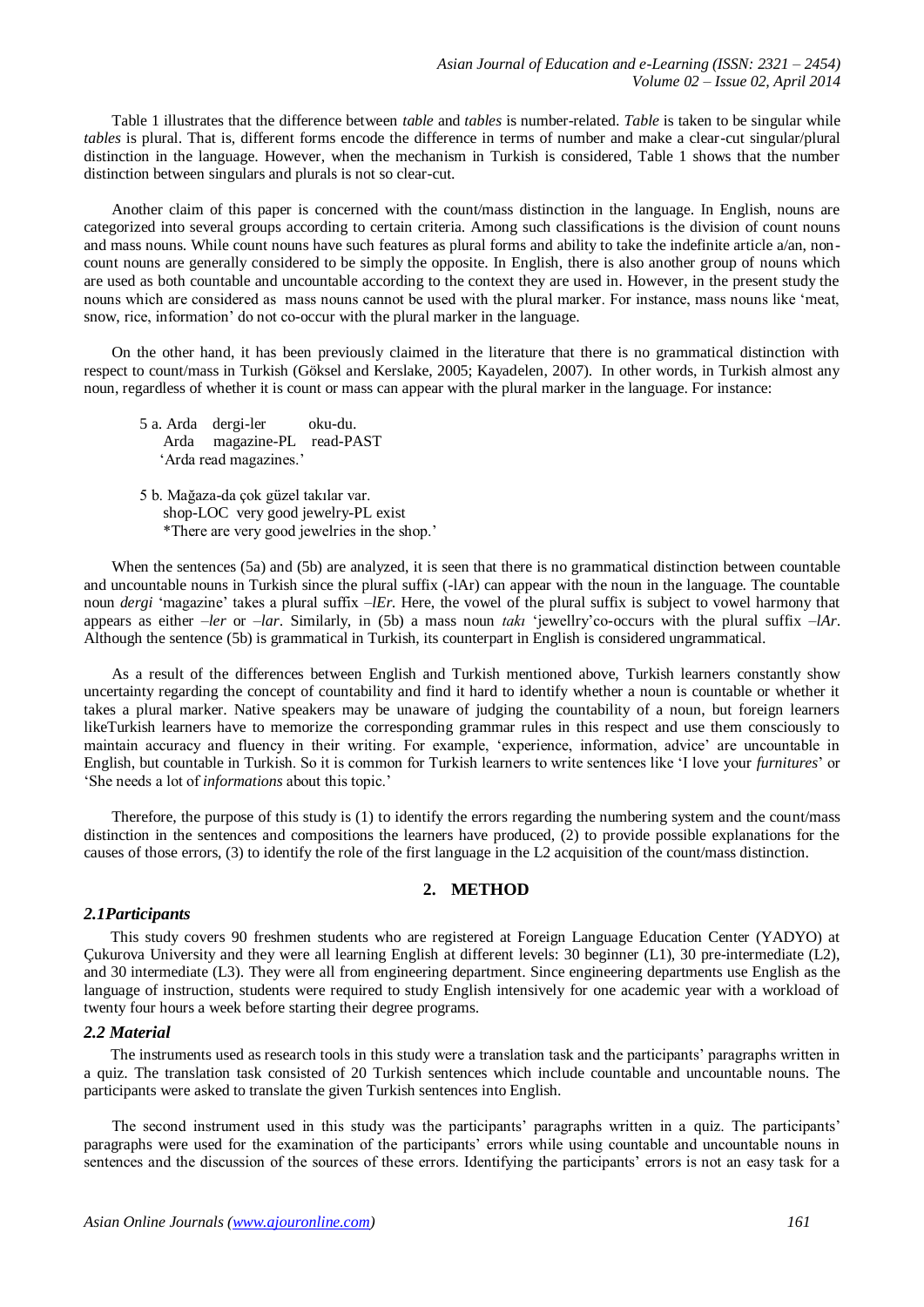nonnative researcher. Therefore, in the process of detecting the participants' errors regarding the countable and uncountable nouns, several dictionaries were used as references to analyze the errors.

# **3. DATA ANALYSIS**

 This chapter discusses the results of collected data. The first section presents the percentages of each group's responses to the translation task. The second section points out the errors related to the countable and uncountable nouns in the participants' writing and the possible sources of these errors.

#### **Research Queation 1: What are the percentages of success in the usage of countable and uncountable items at different levels?**



Figure 1: Success percentages in countable items according to the level of the students

Figure 1 shows the percentages of success in the usage of countable nouns in the translation task. As depicted in figure above, the rate of the correct translation of the countable items at three levels decreases across the groups along with the participants' levels of English language proficiency.



Figure 2: Success percentages in uncountable items according to the level of the students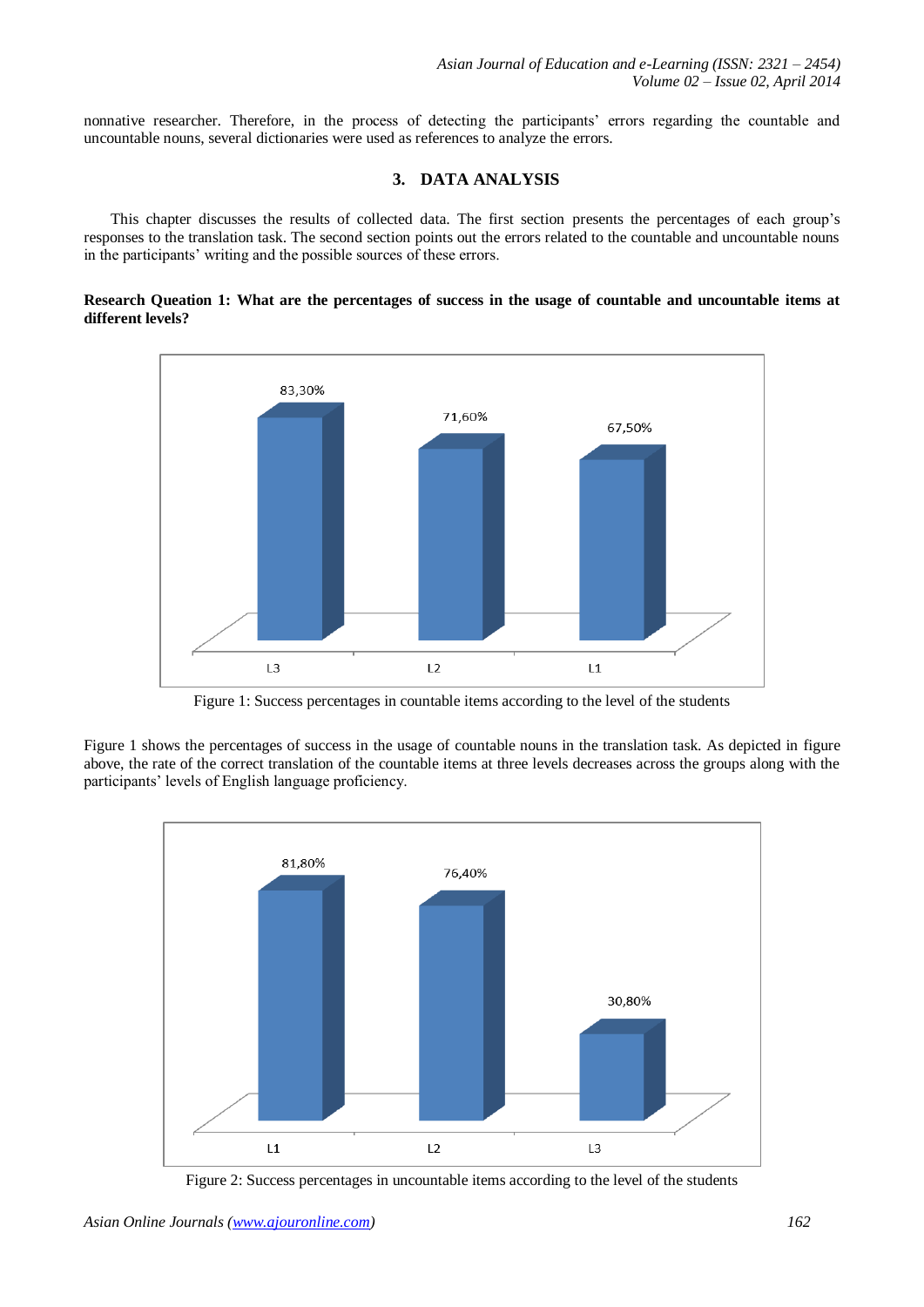When we examine Figure 2 above, we observe that although the level of language proficiency of L1 group is lower than L2 and L3 groups, the percentage of their success is strikingly higher.

#### **Research Question 2: What are the sources of errors regarding the countable and uncountable nouns?**

In order to gain appropriate materials and to teach EFL learners more effectively and efficiently, the researcher needs to investigate and understand why the participants made errors while using countable and uncountable nouns.

In analyzing the participants' errors, firstly 90 written paragraphs were collected in a real class setting. The participants' paragraphs were important for the study since the subjects did not focus on the countable and uncountable nouns as they did in the translation task. The participants' paragraphs were checked by the two researchers. This was to prove that all errors regarding the countable and uncountable nouns had been identified. As a result of this examination, 95 errors were identified. When these errors were analyzed, it was seen that the majority of errors were caused by the inference of their mother tongue, Turkish. In this study, Turkish transfer has a negative effect on students' performance of countable and uncountable nouns. Here are some examples:

| Participants' sentences from their paragraphs                  | Correct forms in English and their<br>counterparts in Turkish |
|----------------------------------------------------------------|---------------------------------------------------------------|
| people who live long will have a lot of disease.               | a lot of diseases-PL<br>birçok hastalık-SING                  |
| There are <i>a lot of reason</i> why people want to live long. | a lot of reasons-PL<br>birçok sebep-SING                      |
| My mother stayed in a hospital for two week.                   | two weeks-PL<br>iki hafta-SING                                |
| We want to visit <i>a lot of place</i> .                       | a lot of places-PL<br>birçok yer-SING                         |
| The television has more than one hundred channel.              | more than one hundred channels-PL<br>yüzden fazla kanal-SING  |
| Television and radio have a few <i>difference</i> .            | a few differences-PL<br>birkaç farklılık-SING                 |

Table 2: Incorrect Sentences with countable nouns and their correct counterparts in English and Turkish

From the sentences the participants produced, it can be said that while making sentences in English, the participants did not add plural marking to the noun although the noun is modified by 'a lot of, a few' or numerals. At this point, the participants made a negative transfer from their mother tongue because in Turkish the co-occurance of the noun with the plural suffix is considered ungrammatical in this type of sentences.

Table 3: Incorrect Sentences with uncountable nouns and their correct counterparts in English and Turkish

| Participants' sentences from their paragraphs       | Correct forms in English and their counterparts in<br><b>Turkish</b> |
|-----------------------------------------------------|----------------------------------------------------------------------|
| She has got blue eyes and red, curly <i>hairs</i> . | curly hair-SING                                                      |
|                                                     | kıvırcık saçları-PL                                                  |
| You can see their happinesses                       | their happiness-SING                                                 |
|                                                     | onların mutlulukları-PL                                              |
| She always forgets to do her homeworks.             | her homework-SING                                                    |
|                                                     | ödevlerini-PL                                                        |
| I am very happy for <i>her helps</i> .              | her help-SING                                                        |
|                                                     | yardımları-PL                                                        |
| I had <i>all informations</i> about him.            | all informatioSING                                                   |
|                                                     | tüm bilgiler-PL                                                      |

All the examples given in Table 5 proposed that the participants' mother tongue influenced their usage of uncountable nouns. Although the nouns such as *hair, happiness, homework, help and information* are uncountable in English, the participants pluralized these nouns as they were used in Turkish.